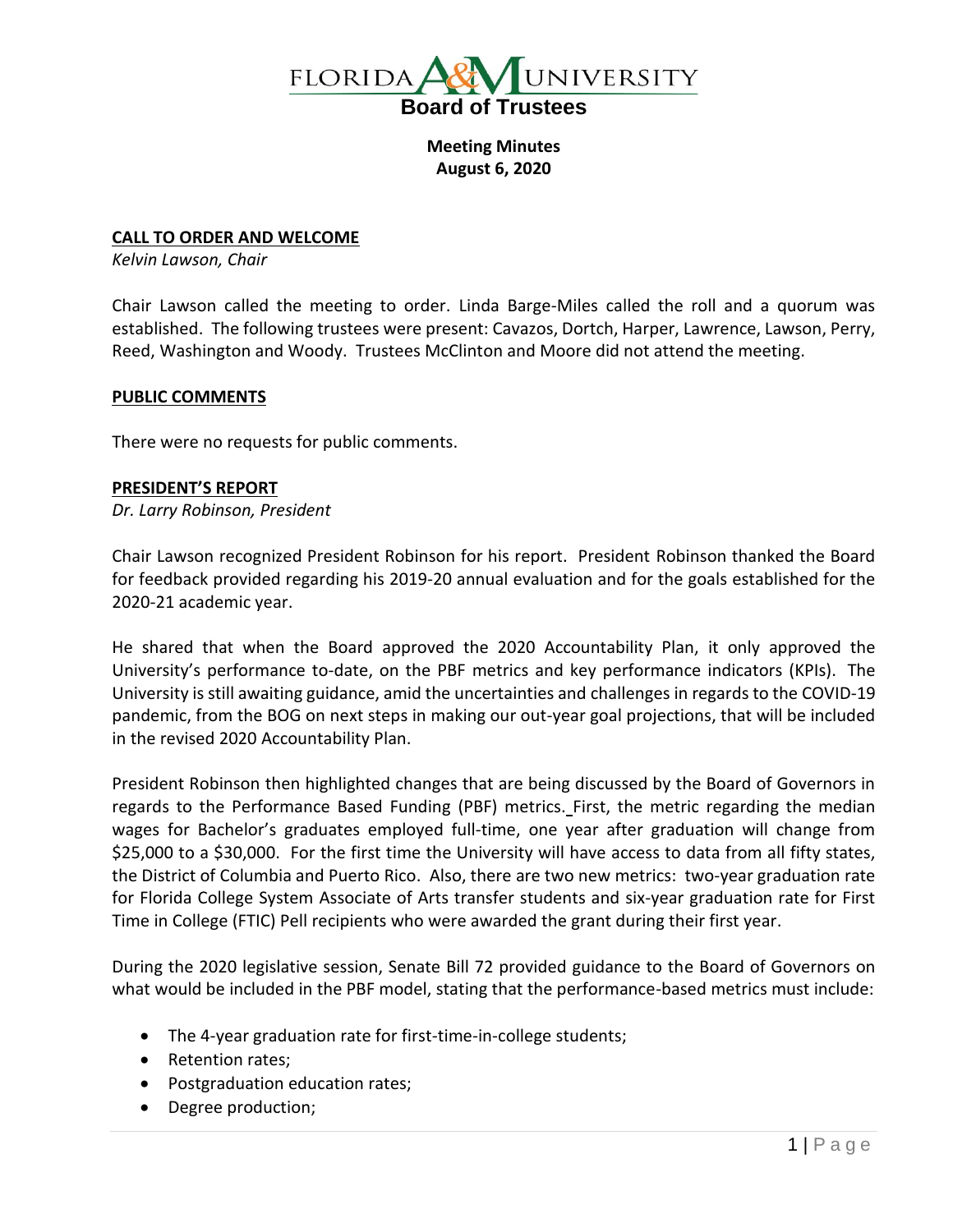

- Affordability;
- Postgraduation employment and salaries, including wage thresholds that reflect the added value of a baccalaureate degree;
- Access rate, based on the percentage of undergraduate students enrolled during the fall term who received a Pell Grant during the fall term;

As far as the fall enrollment, the University has around 654 fewer undergraduate students and 143 more graduate students compared to where we were this time last year; giving us a total of 511 fewer students. We are closely monitoring our enrollment for the fall and Provost Edington and VP Hudson, along with their respective units, are in contact with our continuing and potential new students.

President Robinson asked Ms. Rica Calhoun, chief compliance officer and chair of the University Operations Task Force to update the Board on the re-opening plan. She reminded the Board that the University remains committed to the health and safety of the University community and that the plan centers around enhanced cleaning, social distancing, education and preparation of stakeholders. The University has three dates for reopening: College of Law on August 10<sup>th</sup>, FAMU DRS on August 19<sup>th</sup> and the University on August 24<sup>th</sup>. The University is implementing the reopening plan and has purchased 400K disposable face coverings, 100K reusable face coverings, 500 plexiglass face coverings, and it has spent over 700K upgrading the light filtration system at the University. The University continues to monitor the situation.

### **CONSENT AGENDA**

Chair Lawson reviewed the Consent Agenda with the Board. Trustee Dortch moved approval of the Consent Agenda. The motion was seconded by Trustee Woody and the motion carried.

The consent agenda included the following items:

- A. Academic and Student Affairs Committee (ASA) ASA1 Regulation 2.015, Admissions
- B. Direct Support Organizations Committee (DSO0
	- DSO1 2020/2021 National Alumni Association Budget
	- DSO2 Revised FAMU Foundation By-Laws
- C. Governance Committee (GC)
	- GC1 2020/2021 President Robinson's Goals**\*\***
	- GC2 2019/2020 President Robinson's Evaluation
	- GC3 2019/2020 BOT's Self-Evaluation
	- GC4 2021/2022 Legislative Budget Request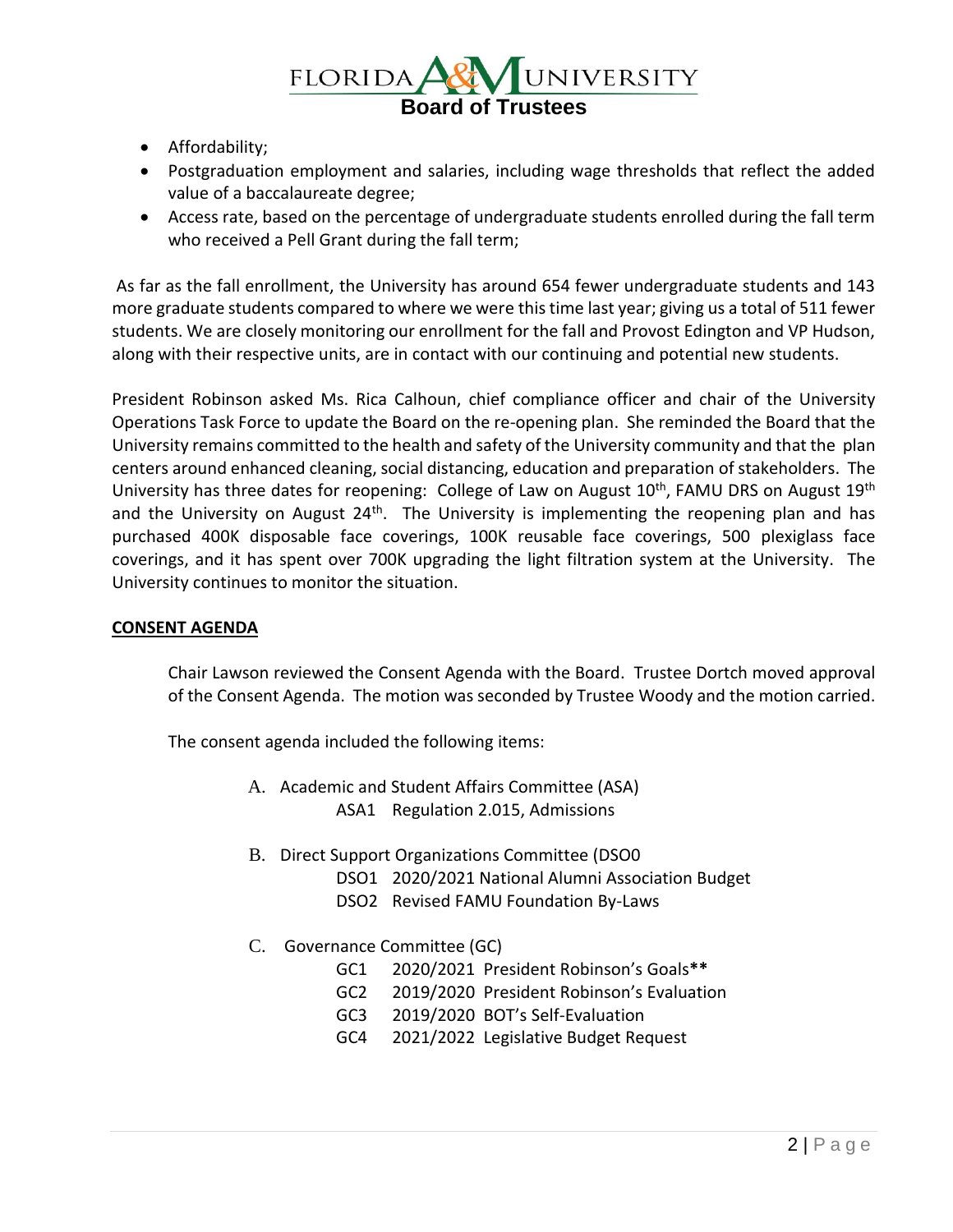

Trustee Woody recommended that the Board give President Robinson a bonus, based on his performance in 2019-2020. President Robinson responded that he appreciated the thought, but would forego a bonus due to the circumstances the University is likely to face this upcoming year. Chair Lawson stated that there would be further discussions regarding President Robinson's salary and bonus at the next BOT meeting.

### **ADJOURNMENT:**

There being no further business for the Board, the meeting adjourned.

### **\*\*PRESIDENT ROBINSON'S 2020-2021 ANNUAL GOALS:**

**Goal 1: Four-year Graduation Rate**: Increase the University's four-year graduation rate (*PBF metric*) from 27.7% to 35%.\*

**Goal 2: Academic Progress Rate**: Increase the second-year retention rate [Second Fall Retention Rate with at Least a 2.0 GPA for Full-time FTIC students] (*PBF Metric*) from 73.0% to 86.0%.\*

**Goal 3**: **Excess Credit Hours**: Increase the percent of baccalaureate degrees awarded without excess hours from 53.5% to 62%.\*

*\*Note: At this time, the University is awaiting guidance from the BOG on the potential adjustments on the annual PBF goals to accommodate COVID-19 pandemic impacts.*  **Goal 4: Licensure Pass Rate**: Develop and execute action plans that deliver first-time licensure pass rates of:

- 4.1 Nursing: from 63% to 80%
- 4.2 Law: from 57% to 75%
- 4.3 Pharmacy: from 83% to 85%
- 4.4 Physical Therapy: from 86.4% to 88%

### **Goal 5: Annual Giving**:

- 5.1 Increase annual giving by 5% (from \$7.3M to \$7.7M).
- 5.2 Increase the annual alumni giving rate from (7.7% to 9%).

**Goal 6: R&D Expenditures**: Increase total R&D expenditures by 1% (from \$39.6M to \$40M).

**Goal 7: Organizational Leadership**: